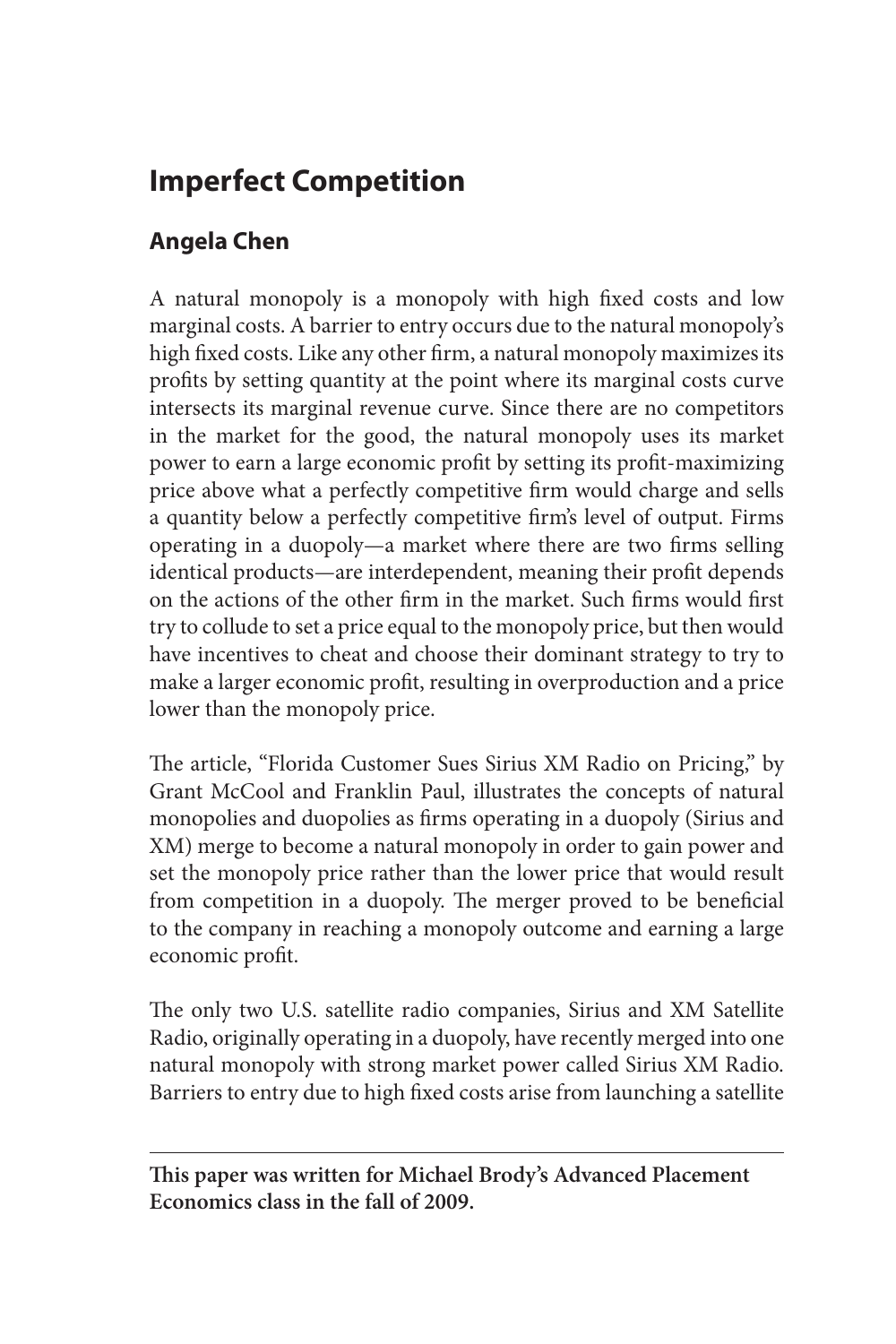## 16 Angela Chen

into space (and any other high costs associated with establishing a nationwide satellite radio service), thus allowing Sirius XM to deter entry by competing firms and to continue operating as a natural monopoly. In the article, the authors point out that monthly rates for satellite radio have increased by about 30 percent for some customers with multiple accounts. Before the merger, the two companies were operating in a duopoly. Even though they would try to collude in quantity produced to set the price of satellite radio at the natural monopoly price, ultimately, due to incentives to cheat, the resulting price was lower than a monopoly's price. Now the company can set the higher monopoly price without needing to cheat due to its market power. Carl Blessing, a customer of the new Sirius XM Radio, is suing the company for anti-competitive pricing and abuse of its market power. While the new Sirius XM agreed with the government to keep its \$13/ month core rate unchanged and practice their original duopoly pricing (setting price between the perfectly competitive price and monopoly price), the company has still increased fees ranging from additional fees for multiple subscriptions to additional royalty payments for musicians and companies for the use of their music. In all, McCool and Paul point out that Sirius XM is now a natural monopoly that is using its power to raise prices for its satellite radio users. Whether or not the court system decides to regulate Sirius XM's anti-competitive natural monopoly practice will only be known in the future.

Figure 1 below shows the price and quantity of Sirius XM as a natural monopoly compared to the price and quantity it would set if it were still operating in a duopoly. It should be no surprise that the new price of Sirius XM is higher (about 30 percent) than the original duopoly price as there is no competition or incentive to cheat, either of which would drive the price down. As the only supplier of satellite radio, the company is a price maker and set its price on the demand curve to maximize its profits at quantity where its marginal revenue curve intersects its marginal cost curve.